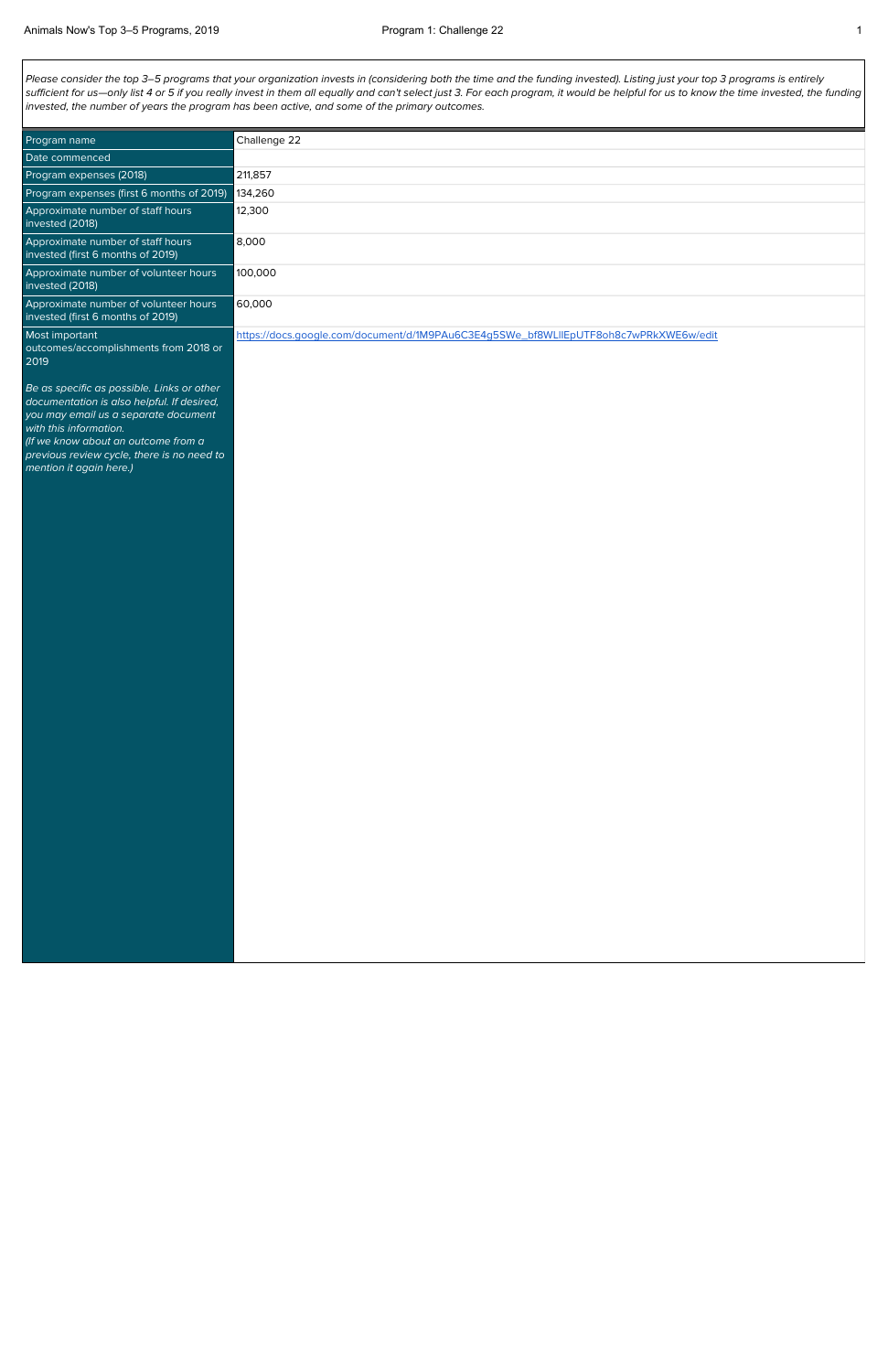Please consider the top 3-5 programs that your organization invests in (considering both the time and the funding invested). Listing just your top 3 programs is entirely sufficient for us—only list 4 or 5 if you really invest in them all equally and can't select just 3. For each program, it would be helpful for us to know the time invested, the funding invested, the number of years the program has been active, and some of the primary outcomes.

| Program name                                                                                                                                                                                                                                    | Policy change                                                                        |
|-------------------------------------------------------------------------------------------------------------------------------------------------------------------------------------------------------------------------------------------------|--------------------------------------------------------------------------------------|
| Date commenced                                                                                                                                                                                                                                  |                                                                                      |
| Program expenses (2018)                                                                                                                                                                                                                         | 188,804                                                                              |
| Program expenses (first 6 months of 2019)                                                                                                                                                                                                       | 96,002                                                                               |
| Approximate number of staff hours<br>invested (2018)                                                                                                                                                                                            | 7,140                                                                                |
| Approximate number of staff hours<br>invested (first 6 months of 2019)                                                                                                                                                                          | 3,580                                                                                |
| Approximate number of volunteer hours<br>invested (2018)                                                                                                                                                                                        | 25                                                                                   |
| Approximate number of volunteer hours<br>invested (first 6 months of 2019)                                                                                                                                                                      | 500                                                                                  |
| Most important<br>outcomes/accomplishments from 2018 or<br>2019                                                                                                                                                                                 | https://docs.google.com/document/d/1M9PAu6C3E4g5SWe_bf8WLIIEpUTF8oh8c7wPRkXWE6w/edit |
| Be as specific as possible. Links or other<br>documentation is also helpful. If desired,<br>you may email us a separate document<br>with this information.<br>(If we know about an outcome from a<br>previous review cycle, there is no need to |                                                                                      |

mention it again here.)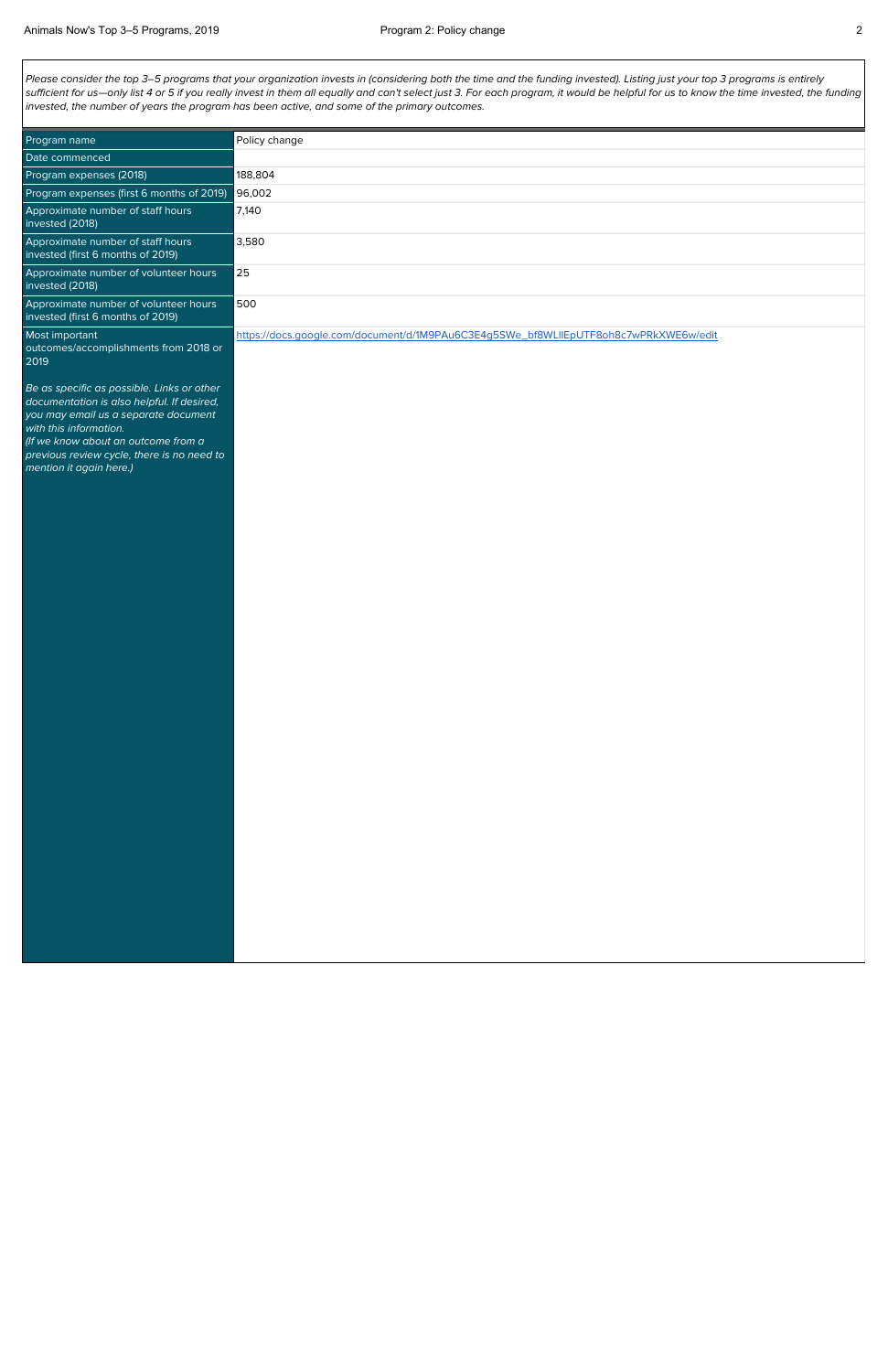Please consider the top 3-5 programs that your organization invests in (considering both the time and the funding invested). Listing just your top 3 programs is entirely sufficient for us—only list 4 or 5 if you really invest in them all equally and can't select just 3. For each program, it would be helpful for us to know the time invested, the funding invested, the number of years the program has been active, and some of the primary outcomes.

| Program name                                                                                                                                                                                                                                                               | Investigations                                                                       |
|----------------------------------------------------------------------------------------------------------------------------------------------------------------------------------------------------------------------------------------------------------------------------|--------------------------------------------------------------------------------------|
| Date commenced                                                                                                                                                                                                                                                             |                                                                                      |
| Program expenses (2018)                                                                                                                                                                                                                                                    | 165,261                                                                              |
| Program expenses (first 6 months of 2019)                                                                                                                                                                                                                                  | 72,961                                                                               |
| Approximate number of staff hours<br>invested (2018)                                                                                                                                                                                                                       | 7,950                                                                                |
| Approximate number of staff hours<br>invested (first 6 months of 2019)                                                                                                                                                                                                     | 3,500                                                                                |
| Approximate number of volunteer hours<br>invested (2018)                                                                                                                                                                                                                   | 200                                                                                  |
| Approximate number of volunteer hours<br>invested (first 6 months of 2019)                                                                                                                                                                                                 | 180                                                                                  |
| Most important<br>outcomes/accomplishments from 2018 or<br>2019                                                                                                                                                                                                            | https://docs.google.com/document/d/1M9PAu6C3E4g5SWe_bf8WLIIEpUTF8oh8c7wPRkXWE6w/edit |
| Be as specific as possible. Links or other<br>documentation is also helpful. If desired,<br>you may email us a separate document<br>with this information.<br>(If we know about an outcome from a<br>previous review cycle, there is no need to<br>mention it again here.) |                                                                                      |